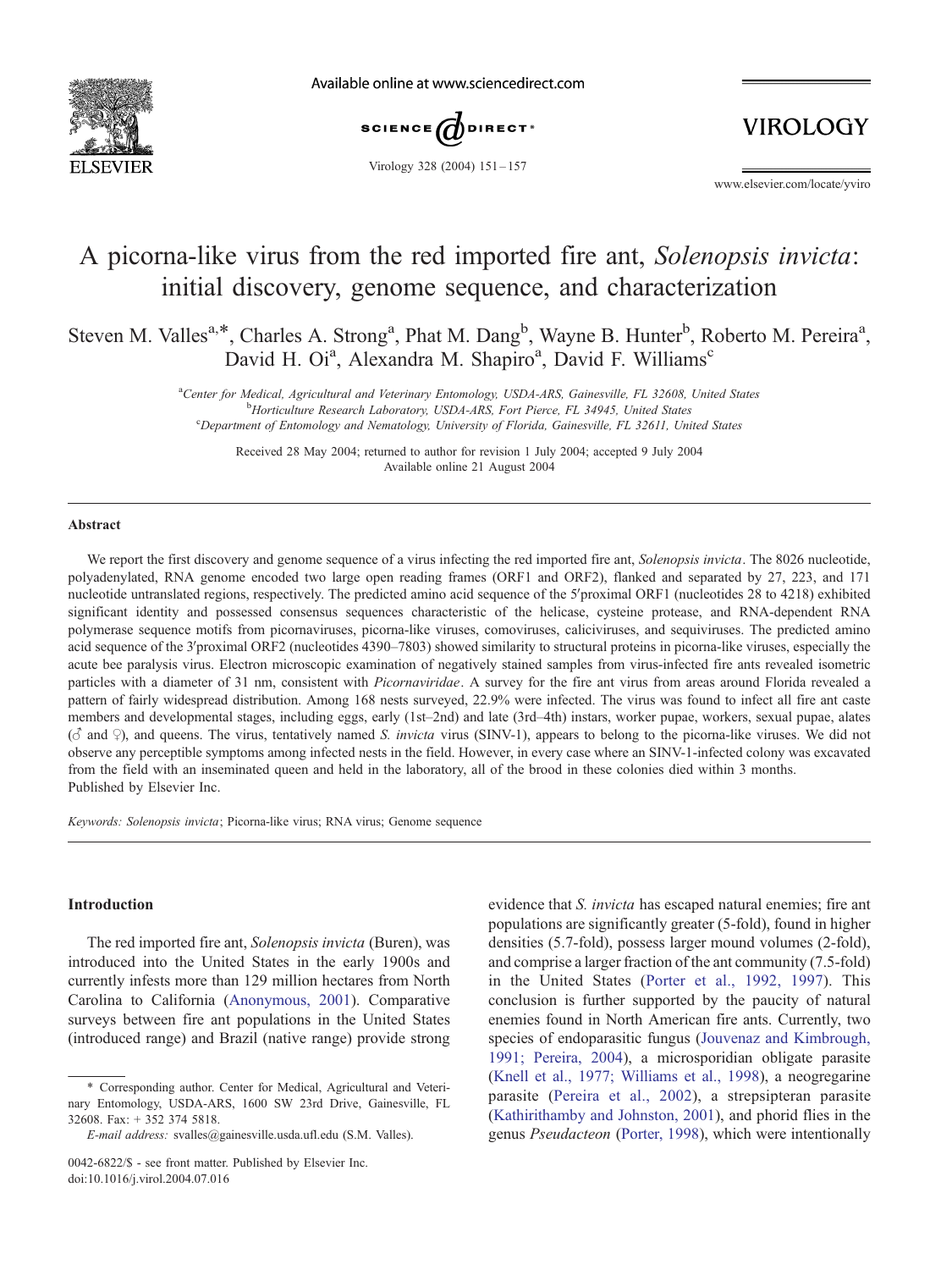<span id="page-1-0"></span>introduced, comprise the known self-sustaining, biological control agents in North American S. invicta. Discovery and exploitation of additional biological control agents, from either South or North American populations, could aid the control and suppression of fire ants ([Williams et al., 2003\)](#page-6-0).

Although viruses can be important biological control agents against insect populations ([Lacey et al., 2001\)](#page-6-0), none have been shown to infect S. invicta. Indeed, the only report present in the literature concerned with virus infections of fire ants was the observation of "virus-like particles" in a Solenopsis species from Brazil ([Avery et al., 1977\)](#page-6-0). Recently, while sequencing an expression library from a monogynous S. *invicta* colony, we discovered several genes exhibiting significant homology to genes from single-stranded RNA viruses like the Picornaviridae. A number of picorna-like viruses have been shown to infect insects, including hymenoptera ([Bailey, 1969; Bailey and Gibbs, 1964\)](#page-6-0), and the Picornaviridae are considered one of the largest and most important groups of human and agricultural pathogens ([Rueckert, 1991\)](#page-6-0). We cloned and sequenced what we believe is the entire genome of a picorna-like virus from the red imported fire ant, and provide a description of the genome organization and an initial characterization of the virus.

## Results

#### Genome

The genome of SINV-1 was constructed by compiling sequences from a series of six successive 5' RACE reactions, one 3' RACE reaction, and the sequences of three cDNA clones from a fire ant expression library (Fig. 1). The SINV-1 genome was found to be 8026-nucleotides long, excluding the poly $(A)$  tail present on the 3' end (accession number AY634314). This genome size was consistent with the largest species (8.4 kb) produced by Northern analysis of RNA extracted from SINV-1-infected fire ants (data not shown). No hybridization was observed in RNA extracted from uninfected fire ants.

Typical of Picornaviridae, the genome sequence was A/U rich (32.9% A, 28.2% U, 18.3% C, and 20.5% G). Analysis of the genome revealed two large open reading frames (ORFs) in the sense orientation (within frame) with an untranslated region (UTR) at each end and between the two ORFs. The 5' proximal ORF (ORF1) commenced at the first start AUG codon present at nucleotide position 28 and ended at a UAA stop codon at nucleotide 4218, which encoded a predicted product of 160,327 Da. The 3' proximal ORF (ORF2), commenced at nucleotide position 4390 (AUG start codon), terminated at nucleotide position 7803 (UAA stop codon) and encoded a predicted product of 127,683 Da. No large ORFs were found in the inverse orientation, suggesting that the SINV-1 genome was a positive-strand RNA virus. The  $5\frac{7}{3}$ , and intergenic UTRs were comprised of 27, 223, and 171 nucleotides, respectively. BLAST analysis ([Altschul et al.,](#page-6-0) 1997) of ORFs 1 and 2 revealed identity to nonstructural and structural proteins, respectively, from picorna-like viruses. ORF1 of the SINV-1 genome was found to exhibit the characteristic helicase, protease, and RNA-dependent RNA polymerase (RdRp) sequence motifs ascribed to Picornaviridae ([Fig. 2;](#page-2-0) [Koonin and Dolja, 1993\)](#page-6-0). Although ORF2 exhibited homology to structural proteins in the Picornaviridae, the sequence identity was less well conserved as in the nonstructural proteins of ORF1.

Electron microscopic examination of negatively stained samples from SINV-1-infected fire ants revealed particles that were consistent with Picornaviridae ([Fig. 3\)](#page-2-0). Isometric particles with a diameter of 31 nm were observed exclusively in preparations from SINV-1-infected fire ants; no corresponding particles were observed in samples prepared from uninfected fire ants.

# Field surveys, castes infected, transmission, and duration of infection

A PCR analytic survey for the SINV-1 from extracts of S. invicta collected around Florida revealed a pattern of fairly widespread distribution ([Table 1\)](#page-3-0). Among 168 nests surveyed, infection rates among different sites ranged from



Fig. 1. (A) Schematic diagram of the SINV-1 genome. ORFs are shown in open boxes. Arrows represent approximate positions of nonstructural and structural proteins in ORF1 and 2, respectively. (B) Representation of the cloning strategy for the SINV-1 genome. Each line represents a cDNA fragment of the SINV-1 genome. The horizontal axis approximates corresponding positions in the genome diagram above. p1, contiguous fragment obtained from the fire ant expression library; p2, 3'RACE; p3-p8, successive 5'RACE reactions.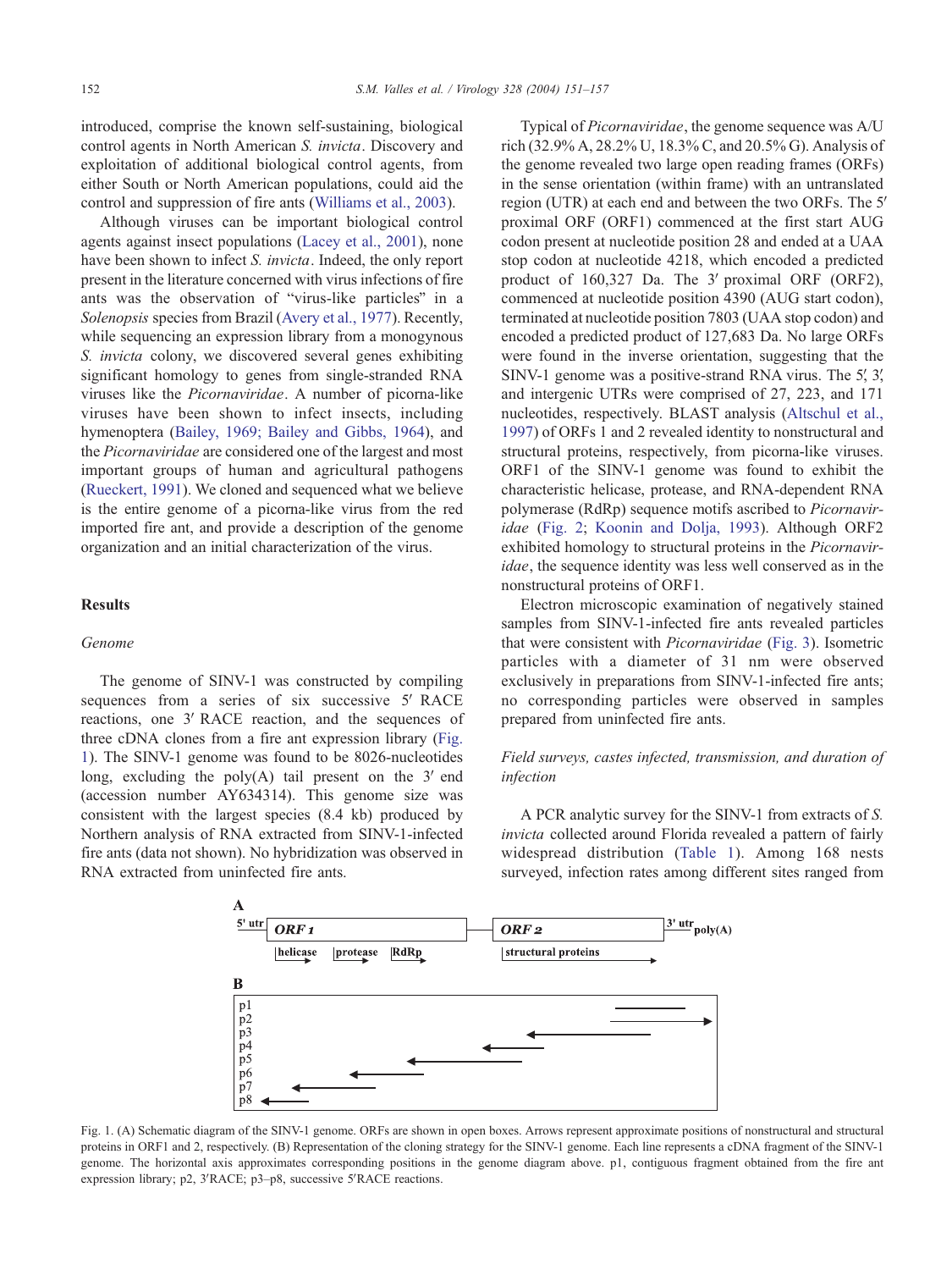#### <span id="page-2-0"></span>A. Helicase Hel C  $He1A$ Hel B QNVVIYDDFG-27-H<u>WAHLBDK</u>RKTKETSKILLMTSN  $STMY-1$  $23$  $-42$ VICIEGESGREKSG-42-ONIVCXDDFG-27-HMAHLEDKRKTKFTSKVIIMTSN<br>VICIEGPAGIGKSE-38-OPVVVYDDWA-26-EMAHLEDKRKTKFTSKVIIMTSN<br>VICIEGPAGIGKSE-38-OPVVVYDDWA-26-EMAHLEEKK,IRGNPLIVIILCN<br>VILYLYGETGVGKST-35-OPFVLMDDFA-23-NMAGLEEKANTVFOSKVIICS **ABPV** 53  $STV$ 1369 **BOCV** 441 CPMV 483 GKS<mark>L-36-QLVCIIDDIG-22-NMASLEEK</mark>GR.HFSSI **HAV** 1219  $\mathbb{R}$ PFIIA **B.** Cysteine protease AHILGC-34-GESKEA-83-APTTNGDCGAP<mark>L</mark>IINEPSVLR.KIAGIHVA<br>GHLVGF-33-GESKEA-83-MPTTNGDCGAPLVINETQVIR.KIAGIHVA<br>RHYVRA-34-SESTDL-79-YS.QQG<mark>A</mark>CGSLCFLSR.SQRP..IV<mark>GMH</mark>EA SINV-1 663 ABPV 1166 **SBV** 2132 **ALLEI** 3<mark>H</mark>YLRI-46-LDSRDL-85-LETISGDCGAPLFVTNSKIGPGK<mark>IICIH</mark> **BOCV**  $904$  $\overline{AYAP}$ CPMV 982 FLACKHFFTH-29-IPDSEL-81-APTIPEDCG<mark>SLV</mark>IAHIGGKHK. **HAV** 1558 S<mark>H</mark>AYKF-31-VGFQDV-79-GEGLP**GMCG**GALVSSNQSIQN.A<mark>I</mark> C. RNA-dependent RNA polymerase  $\mathbf{I}$ II III IV VESNGPMDFNLAFRKVFLGFIAHLMENRIDNEVAIGTNVYSRDMT-15-GDFSL<br>VFSNGPMDFSITFRMYYLGFIAHLMENRITNEVSIGTNVYSQDMN-15-GDFS<br>VFCNPPIDYIVSMROYYMHFVAAFMEORFKLMHAVGINVQSTEMT-15-IDYSL<br>MFSNGPIDYLVWSKMYFNPIVAVLSELKNVDHISVGSNVYSTDMD-15-GDFSC<br>CET . DALKTR  $SINV-1$ 1052 LKDER TEKV **FDGSLNA ABPV** 1566 LKDER<mark>RPIEKV.DQL</mark>KTR **TFDGSLNV SBV** 2522 LKDER<mark>KLP</mark>EKVRKYGGTR **NEGPGFNA** YSTDWD-15-GDFEGEDASEOS LKDER<mark>KPKHKA..H.K</mark>SR 1317 **BOCV** CPMV 1357 KDEKLP **MRKVFDKPKTR** EDGLLSK ATDACPLDYSILCRMYWGPAISYFHLNPGFHTGVAIGTDPDRQWD-15 **ASTI**SP HAV 1904 RPLEKVLES.KTR J פ  $\overline{\mathbf{v}}$ VI VII VIII ATTPL<mark>NCLIN</mark>SIGL-36-LIS<mark>YGDDNVI</mark>-41-T<mark>DB</mark>EVSFLKRGBIFNEER.NCYDAPLDINTILEMI<br>ATTPLNCFINSMGL-30-IVSYGDDNVI-41-T<u>IB</u>DVQYLKRKBRYDSKR.KVWEAPLCMDTILEMP  $STNU-1$ 1184 THS.OPSGNP THS.OPSGNP. 1700 **ABPV** HERE SONE IN THE MINITIAL SERVED IN A SPIN WAS TRINGERED BY AN ARRIVER MASS INDITT WORKS ARE CONSIDERED IN A SALE IN THE MANUSCRIPT WAS SERVED IN THE MANUSCRIPT WAS SERVED FOR THE MANUSCRIPT WAS SERVED FOR THE MANUSCRIPT W SBV 2659 **BOCV** 1453 CPMV 1491 2035 **HAV** D. Capsid protein QLEQYWRATICFKISV<mark>VKT</mark>GF<mark>HTGRLELFEDP</mark>G-27-<mark>Y</mark>KY**HLDLTNDSE**ITIRVPFISDR SINV-1 704

Fig. 2. Comparisons of predicted amino acid sequences of nonstructural and structural proteins of SINV-1, picorna-like viruses (ABPV, SBV, BQCV), and viruses representative of the Picornaviridae (HAV) and Comoviridae (CPMV). Alignments are of the conserved regions of the putative helicase (A), cysteine protease (B), RdRp (C), and capsid protein (D). The numbers on the left indicate the starting amino acids of aligned sequences. Identical residues in at least four of the six virus sequences are shown in reverse. Sequence motifs shown for the helicase (hel A, hel B, and hel C) and RdRp (I–VIII) correspond to those identified and reviewed by [Koonin and Dolja \(1993\).](#page-6-0) Asterisks above residues of the protease (B) correspond to the putative catalytic triad, which are considered essential for activity ([Koonin and Dolja, 1993; Ryan and Flint, 1997\)](#page-6-0). The last sequence shown (D) represents one of the conserved areas of the putative capsid protein region. The SINV-1 virus sequence exhibited greatest overall identity with acute bee paralysis virus.

 $-28$ 

 $-12$ 

GRVEISFHPF

DLTNDTEITIRVPF

-YRIIVDLREKSEFSVTIPF



YWRATMCYRIAIVKT<mark>AFHT</mark>GR

YWTGSLVYTFKFVKTDYHS

ABPV

**BQCV** 

533  $\overline{M}$ 

425

 $SM3$ 

Fig. 3. Electron micrograph of a particle believed to be SINV-1. The preparation was isolated from SINV-1-infected fire ants. Scale bar represents 100 nm.

0% to 87.5% with a mean of 22.9% (SD = 26.3) infected. It appears that SINV-1 infects S. invicta year round in Florida because it was found from May to January. Although the rate of infection among individuals within SINV-1-infected nests was not determined, we did find that the infection was present in all caste members and developmental stages, including eggs, early (1st–2nd) and late (3rd–4th) instars, worker pupae, workers, sexual pupae, alates ( $\varphi$  and  $\varphi$ ), and queens (data not shown).

Following a method described by [Ackey and Beck](#page-6-0) (1972), we successfully infected individuals from uninfected colonies. The infection appeared in uninfected colonies within 3 days of providing uninfected fire ants a food source mixed with a homogenate made from SINV-1 infected worker ants. SINV-1 did not appear to infect every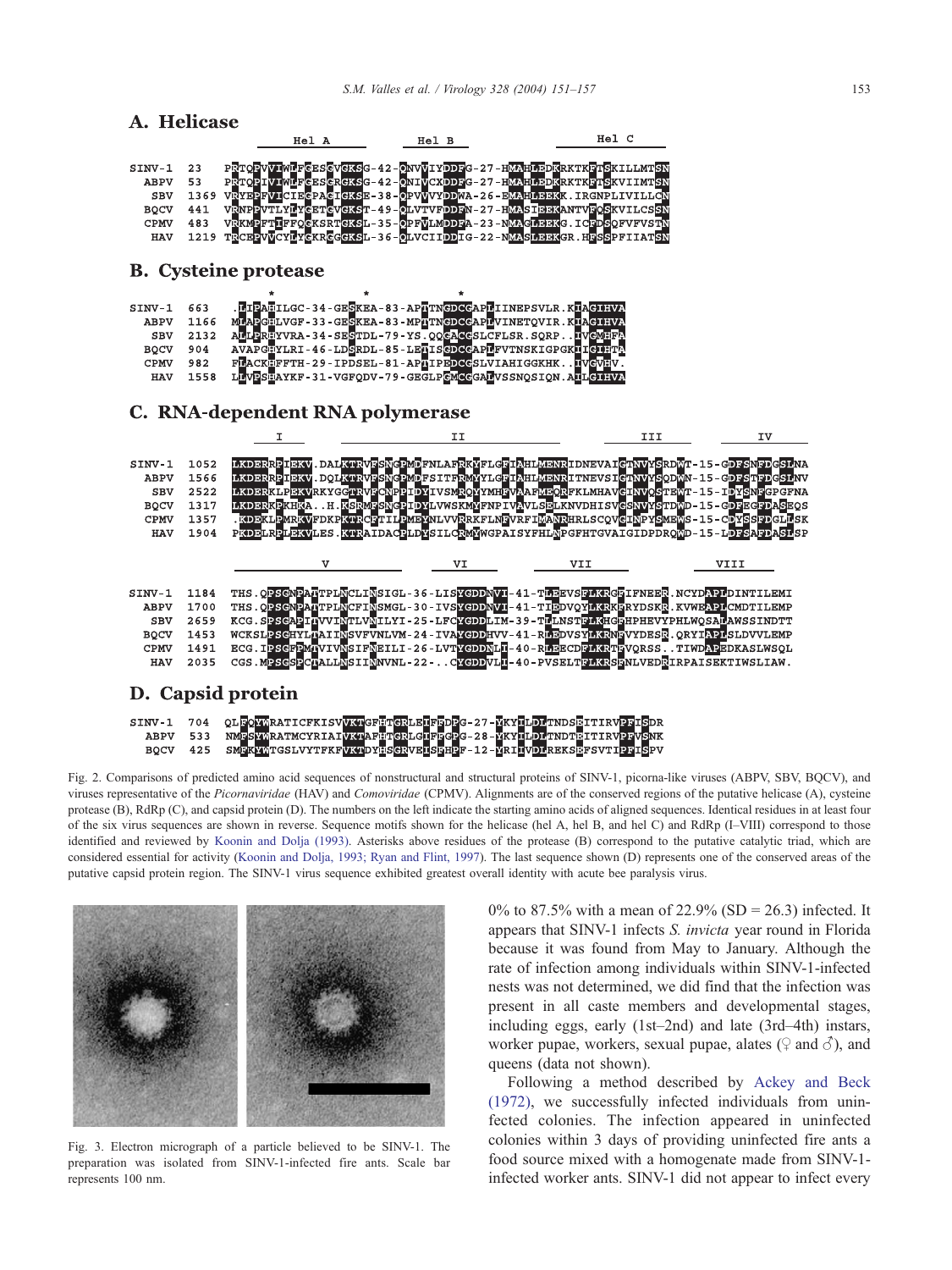<span id="page-3-0"></span>Table 1 Survey of fire ant nests for the presence of the fire ant virus (SINV-1)

| Date               | Location (city, state) | <b>Nests</b><br>surveyed | Nests with<br>SINV-1 $(\%)$ |
|--------------------|------------------------|--------------------------|-----------------------------|
| 14 May 03          | Gainesville, FL        | 10                       | 20                          |
| $12$ June $03$     | Gainesville, FL        | 10                       | 30                          |
| 21 July 03         | Gainesville, FL        | 16                       | 87.5                        |
| 18-30 September 03 | Gainesville, FL        | 28                       | 14.3                        |
| 7 October 03       | Newberry, FL           | 11                       | 9.1                         |
| 10 October 03      | LaCrosse, FL           | 9                        | $\theta$                    |
| 16 October 03      | McIntosh, FL           | 9                        | 44                          |
| 23 December 03     | Gainesville, FL        | 8                        | 75                          |
| 14 January 04      | Fort Pierce, FL        | 6                        | $\theta$                    |
| 14 January 04      | Orlando, FL            | 4                        | $\mathbf{0}$                |
| 14 January 04      | Okahumpka, FL          | 4                        | 25                          |
| 14 January 04      | Ocala, FL              | 4                        | 50                          |
| 14 January 04      | Canoe Creek, FL        | $\overline{4}$           | $\theta$                    |
| 14 January 04      | Fort Drum, FL          | $\overline{4}$           | $\theta$                    |
| 22 January 04      | Cedar Key, FL          | 11                       | 27                          |
| 22 January 04      | Otter Creek, FL        | 10                       | $\Omega$                    |
| 22 January 04      | Bronson, FL            | 9                        | 22                          |
| 29 January 04      | Perry, FL              | 11                       | 9.1                         |

individual within the recipient colonies; often, several samples had to be evaluated by RT-PCR to detect infection. The infection was detectable for at least 18 days after treatment, indicating sustained infection among recipient colonies. Additionally, the SINV-1 infection was detectable for at least 3 months among colonies excavated from the field and held in the laboratory.

# Discussion

Here we report the first discovery of a virus infecting the red imported fire ant, S. invicta. While creating expressed sequence tags from a fire ant expression library, eight clones displayed homology to viruses (Table 2). Among the clone sequences with the most significant expectation values, three (3F6, 14D5, and 24C10) shared homology with a capsid protein from the acute bee paralysis virus (ABPV). This discovery provided the impetus for further investigation of this new virus, tentatively named S. invicta virus (SINV-1). Furthermore, based on the significant BLAST matches, S. invicta appears to harbor several additional RNA viruses that may find utility as control agents for this insect pest.

SINV-1 particles were isometric with a diameter of 31 nm. The monopartite, bicistronic, single-stranded RNA genome was composed of 8026 nucleotides. This genome size was confirmed by Northern analysis in which a band was observed at 8.4 kb. ORFs 1 and 2 were found to be homologous to nonstructural and structural proteins, respectively, of well-characterized picorna-like viruses ([Ghosh et](#page-6-0) al., 1999; Govan et al., 2000; Leat et al., 2000). The genome was elucidated by designing oligonucleotide primers to the 1780 nt contiguous fragment from the fire ant expression library and subsequently conducting 5' RACE. We fully anticipated generating a near full-length cDNA of the genome using a gene-specific primer designed to the expression library fragment. However, six successive 5' RACE reactions, producing  $~600-$  to 2000-nt fragments each, were required to clone the SINV-1 genome upstream of our sequence ([Fig. 1\)](#page-1-0). Several possibilities may have accounted for our failure to generate a continuous cDNA of the genome in a single reaction. First, despite heating the RNA sample before reverse transcription, the RNA could have assumed a secondary structure during reverse transcription that acted as a barrier to cDNA synthesis. Some picorna-like viral genomes assume secondary stem loop structures between the two ORFs that are involved in internal translation initiation ([Sasaki and Nakashima, 1999; Wilson](#page-6-0) et al., 2000). Second, the extracted viral RNA may have been degraded by ribonucleases. Naked picornavirus RNA is known to be extremely sensitive  $(\leq 0.01 \text{ µg/ml})$  to ribonuclease ([Rueckert, 1991\)](#page-6-0). And third, the SINV-1 source was infected fire ants; reverse transcription was conducted in the presence of both the viral and fire ant RNA. Typically, RNA is extracted from purified viral preparations to minimize interference from host nucleic acids.

The SINV-1 ORF 1 (amino acid sequence) was aligned with ABPV, sacbrood virus (SBV), black queen cell virus (BQCV), cow pea mosaic virus (CPMV), and hepatitis A virus (HAV) using the Vector NTI alignment software with ClustalW algorithm (InforMax, Inc., Bethesda, MD). Alignment of ORFs encoding nonstructural proteins with SINV-1 ORF1 showed identities ranging from 10% (SBV, CPMV, HAV) to 30% (ABPV). The alignments also revealed sequence motifs for a helicase, protease, and RdRp, characteristic of Picornaviridae, Comoviridae, Sequiviri-dae, and Caliciviridae ([Koonin and Dolja, 1993\)](#page-6-0). Amino

Table 2

Expression library clones exhibiting homology to viruses after BLAST analysis

| Clone            | <b>BLAST</b> match                            | Accession no. | Score               |
|------------------|-----------------------------------------------|---------------|---------------------|
| 3B4              | Finkel-Biskis-Reilly murine sarcoma virus     | NP032016      | $3 \times 10^{-22}$ |
| 3F6              | Capsid protein, acute bee paralysis virus     | AAL05914      | $1 \times 10^{-17}$ |
| 11F1             | Capsid polyprotein, <i>Drosophila</i> C virus | NP044946      | $4 \times 10^{-16}$ |
| 12G12            | Noncapsid protein, Urochloa hoja blanca virus | AAB58302      | $5 \times 10^{-12}$ |
| 14D <sub>5</sub> | Capsid protein, acute bee paralysis virus     | AAK15543      | $1 \times 10^{-26}$ |
| 16A4             | Protein P1, Acyrthosiphum pisum virus         | NP620557      | $5 \times 10^{-4}$  |
| 18F8             | Polyprotein, sacbrood virus                   | NP049374      | 5.9                 |
| 24C10            | Capsid protein, acute bee paralysis virus     | AAL05915      | $2 \times 10^{-13}$ |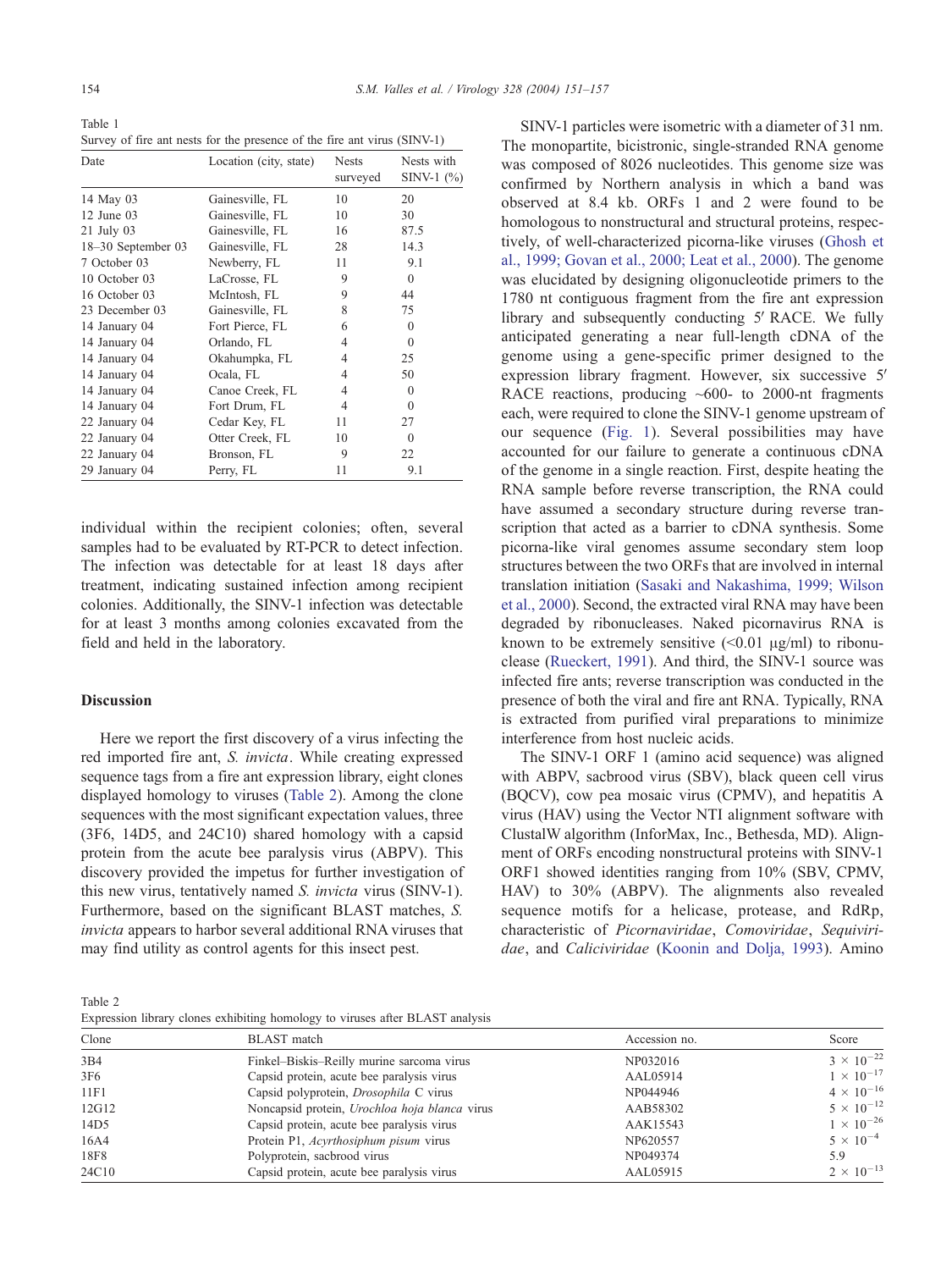acid positions 23 to 144 exhibited similarity to the helicase. The consensus sequence for the RNA helicase,  $Gx_4GK$ ([Gorbalenya et al., 1990\)](#page-6-0), ostensibly responsible for nucleotide binding, was found in the predicted ORF1 of SINV-1 at amino acids 34 to 40 ([Fig. 2A](#page-2-0), motif Hel A). Amino acids 663 to 823 showed similarity to the cysteine protease of picorna-, picorna-like-, sequi-, and comoviruses ([Fig. 2](#page-2-0)B). Amino acids thought to form the catalytic triad of the protease,  $H^{667}$ ,  $E^{710}$ , and  $C^{802}$  were present in this region of the SINV-1 [\(Koonin and Dolja, 1993; Ryan and Flint,](#page-6-0) 1997). Furthermore, the consensus GxCG sequence motif was present at amino acids 800 to 803. Lastly, ORF1 of SINV-1 contained sequence with similarity to RdRp (amino acids 1052 to 1327; [Fig. 2C](#page-2-0)). According to [Koonin and](#page-6-0) Dolja (1993), all positive-strand RNA viruses encode the RdRp and comparative analysis revealed that they possess eight common sequence motifs ([Koonin, 1991\)](#page-6-0). All eight of these motifs were present in SINV-1 ([Fig. 2C](#page-2-0)). Further, sequence motifs IV, V, and VI were reported to be unequivocally conserved throughout this class of viruses, exhibiting six invariant amino acid residues ([Koonin and](#page-6-0) Dolja, 1993). These "core" RdRp motifs were shown by site-directed mutagenesis to be crucial to the activity of the enzyme ([Sankar and Porter, 1992\)](#page-6-0). The SINV-1 possessed all six of these characteristic residues,  $D^{1130}$ ,  $D^{1135}$  (motif IV),  $G^{1190}$ ,  $T^{1194}$  (motif V), and  $D^{1248}$ ,  $D^{1249}$  (motif VI). Thus, these data strongly support the conclusion that SINV-1 is a single-stranded positive RNA virus.

SINV-1 was found to infect all of the fire ant castes. The virus was transmissible by simply feeding uninfected ants a homogenate prepared from SINV-1-infected individuals. The virus was present in field populations of S. invicta from several locations in Florida. Nests from some areas were devoid of infection, but in some locations infection rates were as high as 88%. We did not observe any perceptible symptoms among infected nests in the field. However, in every case where an SINV-1-infected colony was excavated from the field with an inseminated queen and held in the laboratory ( $n = 12$ ), all of the brood in these colonies died with 3 months. Uninfected colonies excavated as controls did not exhibit this brood die-off. Whether SINV-1 was responsible for this effect is not known. Some of these viruses have been shown to persist as inapparent infections (e.g., in the honeybee; [Bailey, 1967\)](#page-6-0) or require the presence of additional, unrelated pathogens to enable propagation ([Bailey et al., 1983\)](#page-6-0). The impact of SINV-1 on S. invicta and the conditions required for infectivity will have to be examined more closely.

#### Materials and methods

### Virus detection, purification, and electron microscopy

One-step reverse transcriptase polymerase chain reaction (RT-PCR) was used to identify SINV-1-infected S. invicta ants. A 20-ml scintillation vial was plunged into a fire ant mound in the field for several minutes to collect a sample of the worker caste. The ants were returned to the laboratory and RNA was extracted from 20 to 50 workers using TRIZOL reagent according to the manufacturer's directions (Invitrogen, Carlsbad, CA). cDNA was synthesized and subsequently amplified using the One-Step RT-PCR kit (Invitrogen) with oligonucleotide primers p62 and p63 ([Table 3\)](#page-5-0). Samples were considered positive for the virus when a visible amplicon (327 nucleotides) was present after separation on a 1.2% agarose gel stained with ethidium bromide. RT-PCR was conducted in a PTC 100 thermal cycler (MJ Research, Waltham, MA) under the following optimized temperature regime: 1 cycle at 45  $\degree$ C for 30 min, 1 cycle at 94 °C for 2 min, 35 cycles of 94 °C for 15 s, 55 °C for 15 s, 68  $\degree$ C for 30 s, followed by a final elongation step of 68 $\degree$ C for 5 min.

SINV-1 was purified for electron microscopy by the method described by [Ghosh et al. \(1999\).](#page-6-0) Briefly, 0.5 g of a mixture of workers and brood were homogenized in 5 ml of NT buffer (Tris–HCl, pH 7.4, 10 mM NaCl) using a Potter–Elvehjem Teflon pestle and glass mortar. The mixture was clarified by centrifugation at  $1000 \times g$  for 10 min in an L8-70M ultracentrifuge (Beckman, Palo Alto, CA). The supernatant was extracted with an equal volume of 1,1,2-trichlorotrifluoroethane before the aqueous phase was layered onto a discontinuous CsCl gradient (1.2 and 1.5 g/ml), which was centrifuged at  $270,000 \times g$  for 1 h in an SW60 rotor. Two whitish bands visible near the interface were removed by suction and desalted. The sample was negatively stained with 2% phosphotungstic acid, pH 7, and examined with a Hitachi H-600 transmission electron microscope (Hitachi, Pleasanton, CA) at an accelerating voltage of 75 kV. Uninfected workers ants were prepared and examined in the same manner and served as controls.

# cDNA synthesis, cloning, sequencing, and Northern analysis

A portion of the SINV-1 genome was identified from an expression library produced from a monogyne S. invicta colony collected in Gainesville, Florida ([Fig. 1B](#page-1-0), p1). This contiguous 1780-nucleotide fragment exhibited significant identity with the acute bee paralysis virus and was comprised of clones 14D5, 3F6, and 24C10. From this fragment, a series of 5VRACE reactions were conducted to obtain the upstream sequence of the SINV-1 genome using the 5' RACE system (Invitrogen). Briefly, cDNA was synthesized with a gene-specific oligonucleotide primer (GSP) from total RNA, the RNA template was degraded with RNase, and the cDNA purified. The 3'end of the cDNA was polycytidylated with terminal deoxynucleotidyl transferase and dCTP. The tailed cDNA was then amplified with a second, upstream GSP and an abridged anchor primer (AAP; [Table 3\)](#page-5-0).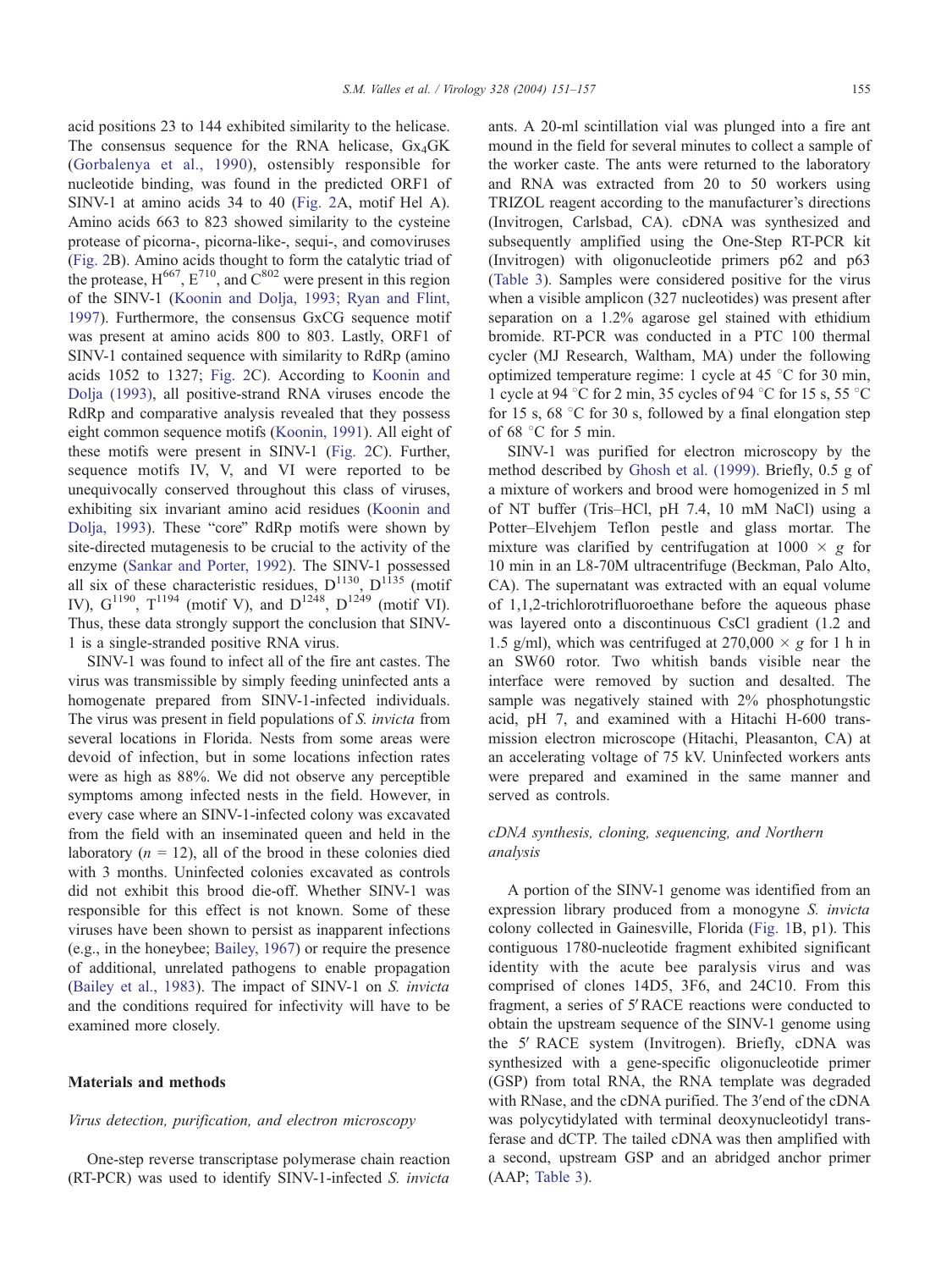<span id="page-5-0"></span>Table 3 Oligonucleotide primers used throughout the study

| Oligonucleotide designation<br>Oligonucleotide $(5\rightarrow 3)$ |                                         |
|-------------------------------------------------------------------|-----------------------------------------|
| p62                                                               | GGAAGTCATTACGTGGTCGAAAACG               |
| p63                                                               | CGTCCTGTATGAAAACCGGTCTTTACCACAGAAATCTTA |
| p113                                                              | GGAAGTCATTACGTGGTCGAAAAC                |
| p134                                                              | <b>CCAAGCTGCCCTTCATCTGCACCAGATC</b>     |
| p135                                                              | <b>TTCATCTGCACCAGATCTCCAGGGCTC</b>      |
| p136                                                              | CAATGATTCAGCAGAAATGGTTATCC              |
| p137                                                              | GTCACATCACGTCGGTGTCGT                   |
| p138                                                              | <b>TCTGCCTTAAAGTATTGATG</b>             |
| p139                                                              | GTCTCCTGGCAAGGAATACTGTCTGATGGCTGG       |
| p140                                                              | GGAAGAGCGACGCGAGGTTGTTCAACATC           |
| p154                                                              | CGCATCAACTTTCTCAATGGGTCGTCGCTCA         |
| p157                                                              | CAGTGATACTAGCA ATCTGA ATA               |
| p162                                                              | CTATCTA A ATGTTGGGA ATATC               |
| p164                                                              | CACCGGATGTTGTGGCCTCCAGAATGAC            |
| p165                                                              | AATGGAAGAAGACACTTCGATGTGGCACGACTC       |
| p177                                                              | GAATCGTGCCACATCGAAGTGTCTTCTTCCATTG      |
| p180                                                              | CATTGGGTTGGTTAAATATG                    |
| p273                                                              | CACAACTGGTTGGGTTCGAGGTTTG               |
| p274                                                              | TGACTTACCTACGCCACTTTC                   |
| AAP                                                               | GGCCACGCGTCGACTAGTACGGGIIGGGIIGGGIIG    |

Six, 5RACE reactions were necessary to obtain the entire SINV-1 genome. Anticipating the potential need to remove the VPg often covalently attached to the 5' end of insect picorna-like viruses ([Christian and Scotti, 1998\)](#page-6-0), 50 ug of total RNA prepared from SINV-1-infected ants was digested with proteinase K (600  $\mu$ g/ml) for 1 h at 37 °C. The digested RNA was purified by acidic phenol/chloroform/isoamyl alcohol extraction. cDNA synthesis was conducted for 50 min at 45  $\degree$ C with 2.5 µg of total RNA using oligonucleotide primers p134, p138, p138, p157, p162, and p274, for the six reactions ([Fig. 1B](#page-1-0), p3 to p8), respectively. After cDNA synthesis, PCR was conducted with AAP and p135, p139, p140, p154, p161, and p273, respectively. PCR was conducted using the following temperature regime: 1 cycle at 94  $\degree$ C for 2 min, 35 cycles of 94  $\degree$ C for 15 sec, 68  $\degree$ C for 5 min, followed by a final elongation step of 68  $\degree$ C for 5 min. Gel-purified amplicons were ligated into the pCR4-TOPO vector, transformed into TOP10 competent cells (Invitrogen), and sequenced by the Interdisciplinary Center for Biotechnology Research (University of Florida).

A single 3RACE reaction was conducted with the GeneRacer kit (Invitrogen). cDNA was synthesized from total RNA  $(1 \mu g)$  purified from SINV-1-infected workers and brood using the GeneRacer Oligo dT primer. The cDNA was amplified by PCR with oligonucleotide primer p113 and the GeneRacer 3' primer. Amplicons were cloned and sequenced as described for 5RACE.

Northern analysis was conducted to determine the genome size following the general procedure of [Sambrook](#page-6-0) and Russell  $(2001)$ . Membranes were blotted with 6  $\mu$ g of total RNA from SINV-1-infected and -uninfected fire ant colonies. The 327-nucleotide probe was synthesized using oligonucleotide primers p62 and p63 ([Table 1\)](#page-3-0) and a clone

from the 3' end of the genome as template (genome region 6246 to 6572).

# Field surveys, castes infected, SINV-1 transmission, and duration of infection

A field survey was conducted to examine the extent of SINV-1 infection among S. invicta nests from locations around Florida. Nests were sampled from Gainesville  $(n =$ 72), Newberry ( $n = 11$ ), LaCrosse ( $n = 9$ ), McIntosh ( $n = 9$ ), Fort Pierce ( $n = 6$ ), Orlando ( $n = 4$ ), Okahumpka ( $n = 4$ ), Ocala ( $n = 4$ ), Canoe Creek ( $n = 4$ ), Fort Drum ( $n = 4$ ), Cedar Key ( $n = 11$ ), Otter Creek ( $n = 10$ ), Bronson ( $n = 9$ ), and Perry ( $n = 11$ ). Samples of workers were retrieved from the field and treated as described above. Primer pairs p62/ p63, p136/p137, or p164/p165 were used in an RT-PCR reaction to determine the presence of SINV-1 infection.

Experiments were conducted to determine if the virus was infecting all caste members. Samples of workers were taken from ant nests from areas in Gainesville, Florida, and examined for infection by the RT-PCR method using primer pairs p62/p63, p136/p137, or p164/p165. Nests determined to be infected were revisited on the same day, and samples of queens, workers, early instars (1st and 2nd), late instars (3rd and 4th), pupae, sexual pupae, and male and female alates were directly taken from the field. Queens were placed separately into 1.5-ml microcentrifuge tubes and held at 30 $\degree$ C for 24 h to obtain a sample of eggs. All samples were analyzed for infection by the RT-PCR method.

To evaluate the transmissibility of the SINV-1, uninfected polygyne nests were identified by RT-PCR, excavated from the field, and parsed into two equivalent fragment colonies comprised of a queen, 0.25 g of brood and 0.5 g of workers. Colonies were infected by the method described by [Ackey](#page-6-0)